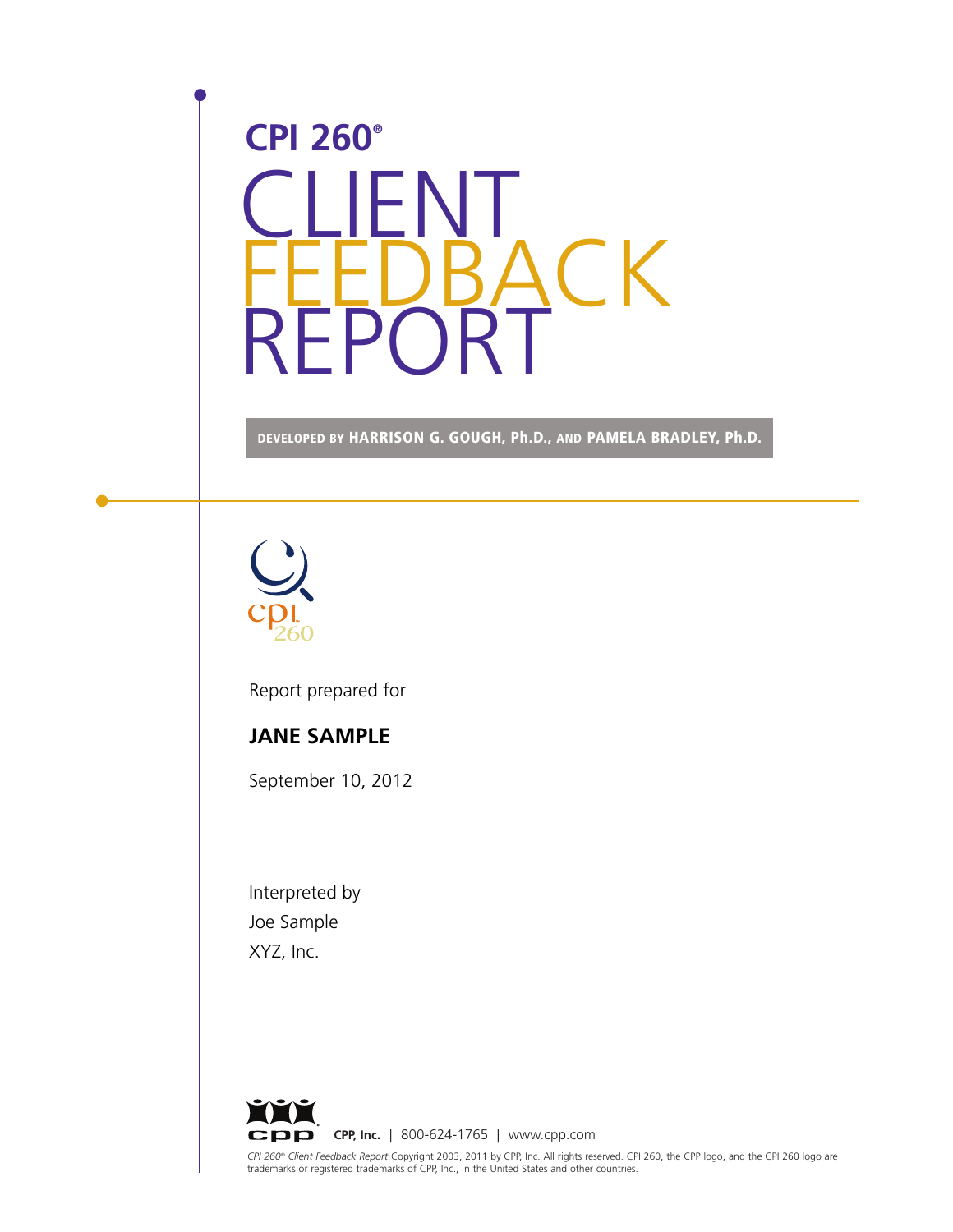This report is based on your answers to the CPI 260® instrument. It includes information about your approach to life, how you see yourself, and how you compare to others on characteristics that are important at work and in everyday living. The goal of the report is to provide as accurate a picture as possible, one that will help you to understand yourself and to achieve your own personal objectives.

#### YOUR APPROACH TO THE INSTRUMENT

There are certain ways in which most people respond to the instrument. For example, most people answer all or nearly all of the questions and also acknowledge at least a few personal problems and worries. Departures from general tendencies like these can affect the validity of the information presented below. For this reason, your responses are first screened for indications of unusual trends.

No indication of anything unusual was found.

## THREE BASIC ORIENTATIONS

Interpretation of the CPI 260 instrument begins with three basic orientations:

- 1. Toward other people and interpersonal experience
- 2. Toward conventional rules and values
- 3. Toward one's inner feelings

The first two orientations are expressed in observable behavior. The third deals with feelings of selfrealization and level of satisfaction. Each of these orientations is assessed by a separate measure.

On the first measure, implications range from a liking for social participation, pleasure in the company of others, and an active interpersonal style at one pole, to a desire for privacy and a reserved and quiet social manner at the other. The second goes from rule-testing and even rule-breaking behavior at one end, to rule-respecting and even conformist behavior at the other. The third measure shows how you feel about yourself and how sure or unsure you are about your ability to cope with the problems and opportunities you encounter in your own life.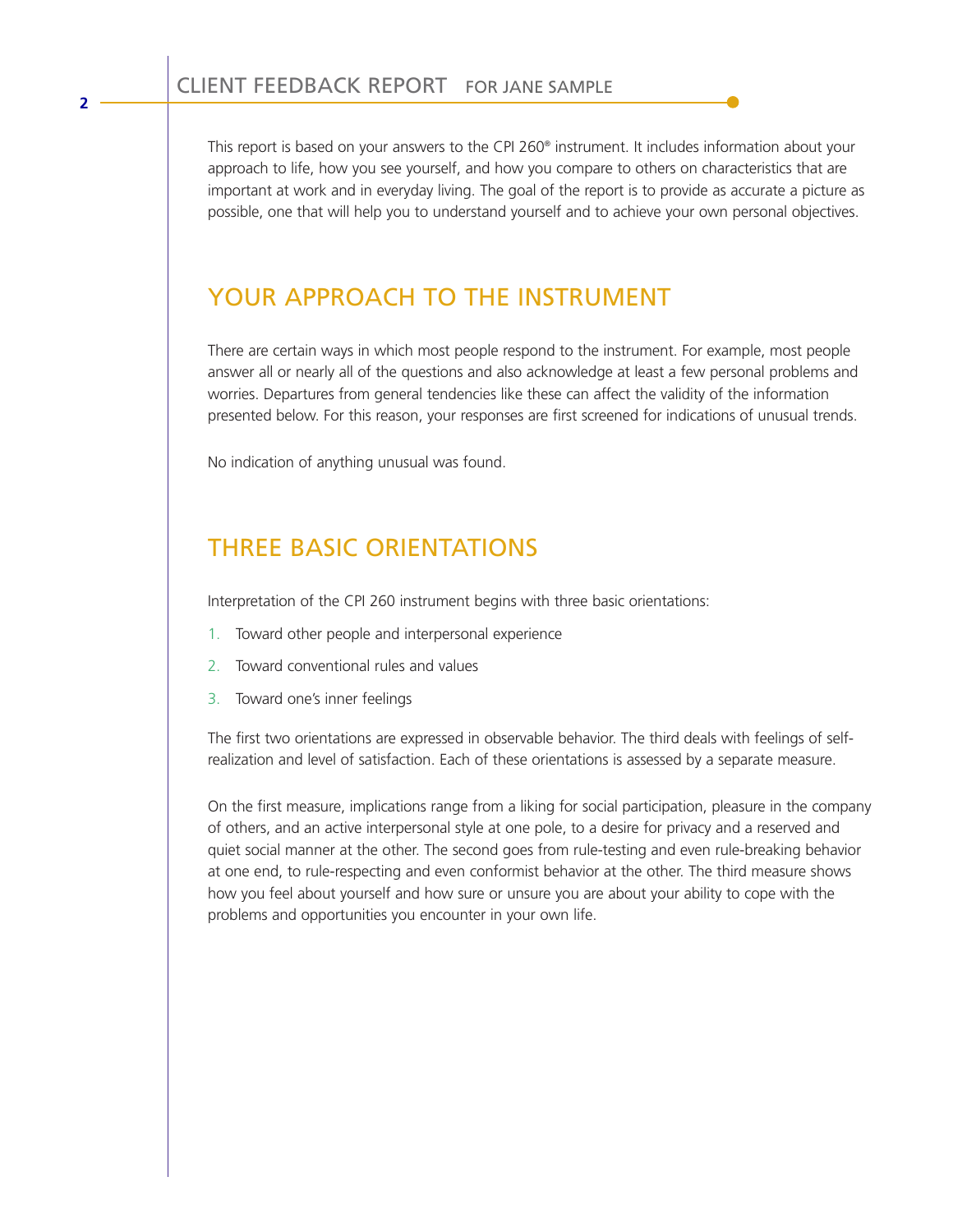#### FOUR WAYS OF LIVING

Scores on the first two measures, when considered together, define four ways of living or lifestyles, as indicated below:

The **IMPLEMENTER LIFESTYLE** includes people who are interpersonally active and comfortable with social rules. *Implementers* step forward, take part, and do not hesitate to act. They believe that social rules are proper and should be obeyed. They are ambitious, goal-directed, strong in leadership potential, and well-organized.

At their best, *Implementers* can be charismatic leaders and initiators of constructive endeavors. At their worst, they can be opportunistic, manipulative, and hostile toward those who behave in rule-violating ways.

The **SUPPORTER LIFESTYLE** includes people who are reserved in their behavior and supportive of social norms. *Supporters* are caring, conscientious, patient, and well-organized. They value and protect their internal, private feelings, avoiding public display or disclosure. Their role is to preserve values and humanize the ways in which social rules are enforced.

At their best, *Supporters* can be inspirational models of goodness, virtue, and tolerance. At their worst, they may be self-denying, lacking in self-esteem and confidence.

The **INNOVATOR LIFESTYLE** includes people who are interpersonally active, but who see flaws and even absurdities in the way many things are done. *Innovators* are imaginative and often creative in their work. Their values are personal, not traditional or conventional.

At their best, *Innovators* are insightful creators of new ideas, new products, and new social forms. At their worst, they are rebellious, intolerant, self-indulgent, and disruptive.

The **VISUALIZER LIFESTYLE** includes people who value their own privacy and who see many of society's conventions as arbitrary and unduly restrictive. *Visualizers* are reflective and nonconforming. They see things differently from others, but for the most part keep these perspectives private. They are most comfortable working alone in fields such as the arts and abstract sciences.

At their best, *Visualizers* are imaginative, are aesthetically perceptive, and have a rich inner life. At their worst, they feel fragmented, alienated from others, and internally in conflict.

In the general population, approximately 25 percent of the people are classified in each of the four ways of living.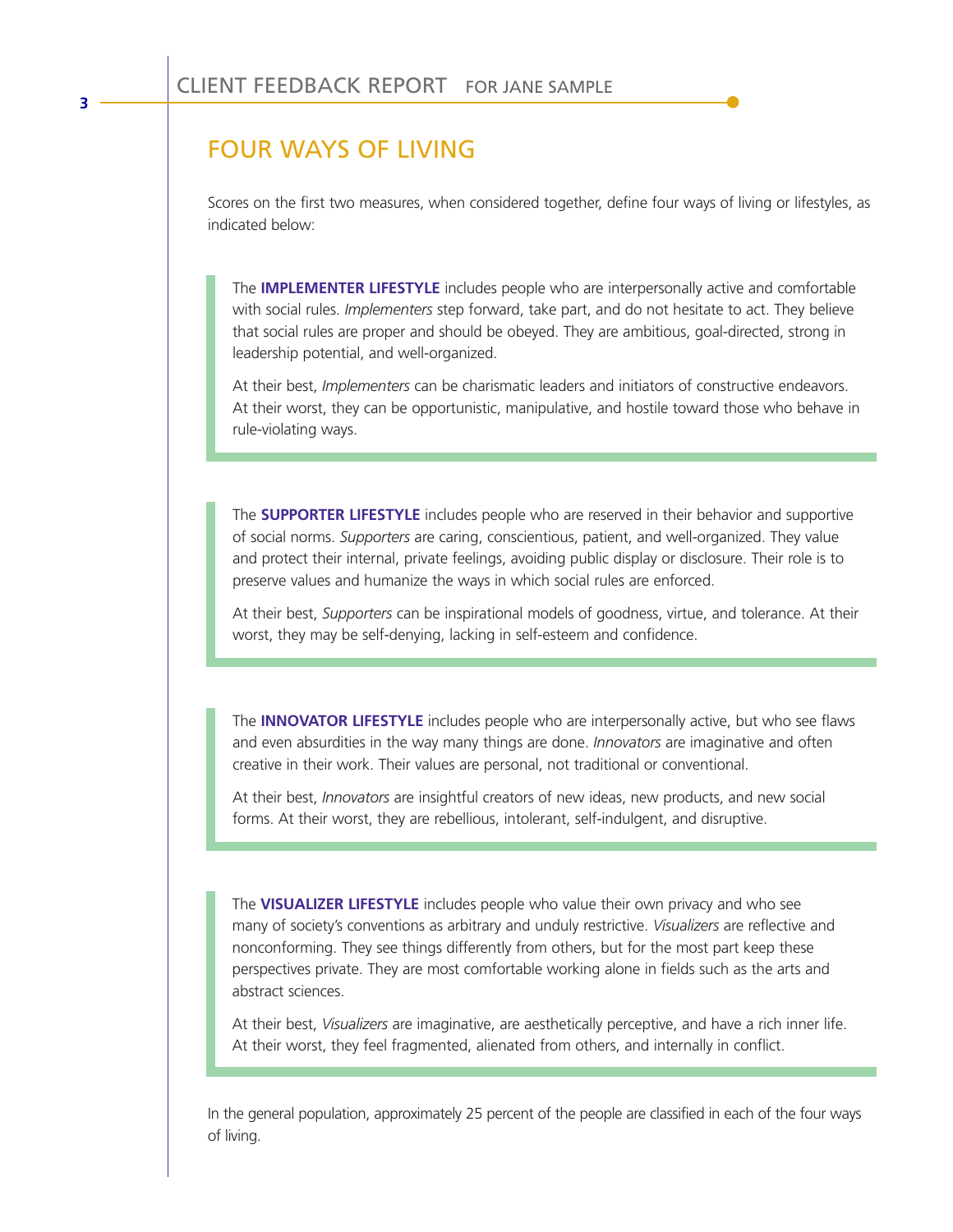## LIFESTYLE DIAGRAM

**4**

The following diagram gives specific information as to how persons in each lifestyle see themselves and as to how they are viewed by others. The diagram also shows how the interpersonal and normfavoring orientations are combined to define the four ways of living. Your answers to the instrument place you in the Alpha quadrant, where the basic lifestyle is that of the *Implementer*. The plotting of your lifestyle score is shown by the diamond in that quadrant.

| <b>Rule-favoring</b>                                                                                    |                                                                                                                                                                                                                                                                                                          |                                                                                                                                                                                                                                                                                        |                                 |
|---------------------------------------------------------------------------------------------------------|----------------------------------------------------------------------------------------------------------------------------------------------------------------------------------------------------------------------------------------------------------------------------------------------------------|----------------------------------------------------------------------------------------------------------------------------------------------------------------------------------------------------------------------------------------------------------------------------------------|---------------------------------|
| <b>Likes stability</b>                                                                                  |                                                                                                                                                                                                                                                                                                          |                                                                                                                                                                                                                                                                                        |                                 |
| <b>Agrees with others</b>                                                                               |                                                                                                                                                                                                                                                                                                          |                                                                                                                                                                                                                                                                                        |                                 |
|                                                                                                         | <b>ALPHA QUADRANT</b>                                                                                                                                                                                                                                                                                    | <b>BETA QUADRANT</b>                                                                                                                                                                                                                                                                   |                                 |
|                                                                                                         | <b>IMPLEMENTER</b>                                                                                                                                                                                                                                                                                       | <b>SUPPORTER</b>                                                                                                                                                                                                                                                                       |                                 |
|                                                                                                         | • Tends to see self as ambitious,<br>efficient, industrious, and<br>organized, but not as confused,<br>dissatisfied, lazy, or moody.                                                                                                                                                                     | • Tends to see self as conscientious,<br>modest, patient, and reserved,<br>but not as assertive, irritable,<br>outspoken, or sarcastic.                                                                                                                                                |                                 |
|                                                                                                         | • Tends to be seen by others as<br>active, ambitious, enterprising,<br>and organized, but not as<br>apathetic, cynical, moody, or shy.                                                                                                                                                                   | • Tends to be seen by others as<br>cautious, inhibited, peaceable, and<br>retiring, but not as adventurous,<br>daring, individualistic, or quick.                                                                                                                                      |                                 |
| <b>Initiates</b><br>action                                                                              |                                                                                                                                                                                                                                                                                                          |                                                                                                                                                                                                                                                                                        | <b>Focuses on</b><br>inner life |
| <b>Confident in</b><br>social<br><b>situations</b>                                                      | <b>INNOVATOR</b>                                                                                                                                                                                                                                                                                         | <b>VISUALIZER</b>                                                                                                                                                                                                                                                                      | <b>Values own</b><br>privacy    |
|                                                                                                         | • Tends to see self as complicated,<br>humorous, pleasure-seeking, and<br>spontaneous, but not as<br>conservative, conventional,<br>placid, or submissive.<br>• Tends to be seen by others as<br>clever, frank, impulsive, and<br>witty, but not as conservative,<br>conventional, methodical, or timid. | • Tends to see self as detached, frank,<br>reflective, and unconventional,<br>but not as cheerful, enthusiastic,<br>forceful, or sociable.<br>• Tends to be seen by others as<br>dreamy, modest, quiet, and<br>unassuming, but not as assertive,<br>energetic, outgoing, or talkative. |                                 |
|                                                                                                         | <b>GAMMA QUADRANT</b>                                                                                                                                                                                                                                                                                    | <b>DELTA QUADRANT</b>                                                                                                                                                                                                                                                                  |                                 |
| <b>Rule-questioning</b><br><b>Has personal</b><br>value system<br><b>Often disagrees</b><br>with others |                                                                                                                                                                                                                                                                                                          |                                                                                                                                                                                                                                                                                        |                                 |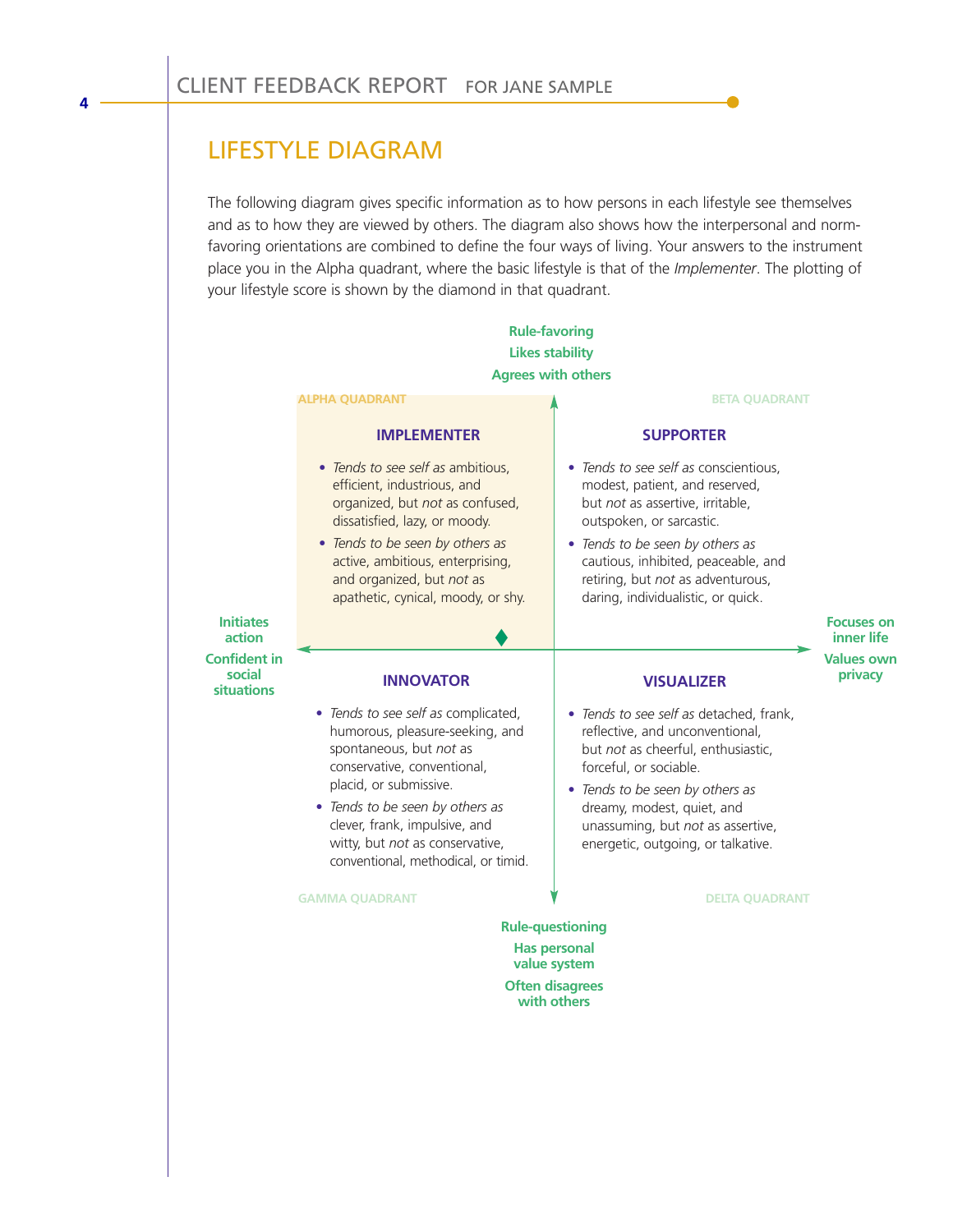## YOUR LIFESTYLE

*Implementers* believe strongly in teamwork and try hard to achieve the goals set by the groups to which they belong. They are usually industrious, efficient, and self-disciplined.

When functioning at their best, they are ambitious, enterprising, task-focused, and well-accepted as leaders. When under stress or functioning poorly, *Implementers* can be opportunistic, bossy, and overly critical of those who fail to follow the rules.

## LEVEL OF SATISFACTION

The third basic theme of this instrument pertains to one's sense of satisfaction in living and feelings of self-realization or fulfillment. Those who rank low on this measure tend to be dissatisfied with their current status and feel that their potentialities are not being fulfilled or realized. Those who score high tend to feel that they are living up to their own potentialities and also that they can cope effectively with the demands of living. Your score on this dimension is indicated by the blue triangle on the line below.



This score suggests that you feel good about the way your life is going and are comfortable in your lifestyle.

The information above gives an overview of your way of living and of broad, general trends in your personal style. In the next section, more detailed and specific information will be presented.

## DETAILED RESULTS

In this section, your scores on 26 separate measures are reported, grouped into five broad categories:

- 1. Dealing with others
- 2. Self-management
- 3. Motivations and thinking style
- 4. Personal characteristics
- 5. Work-related measures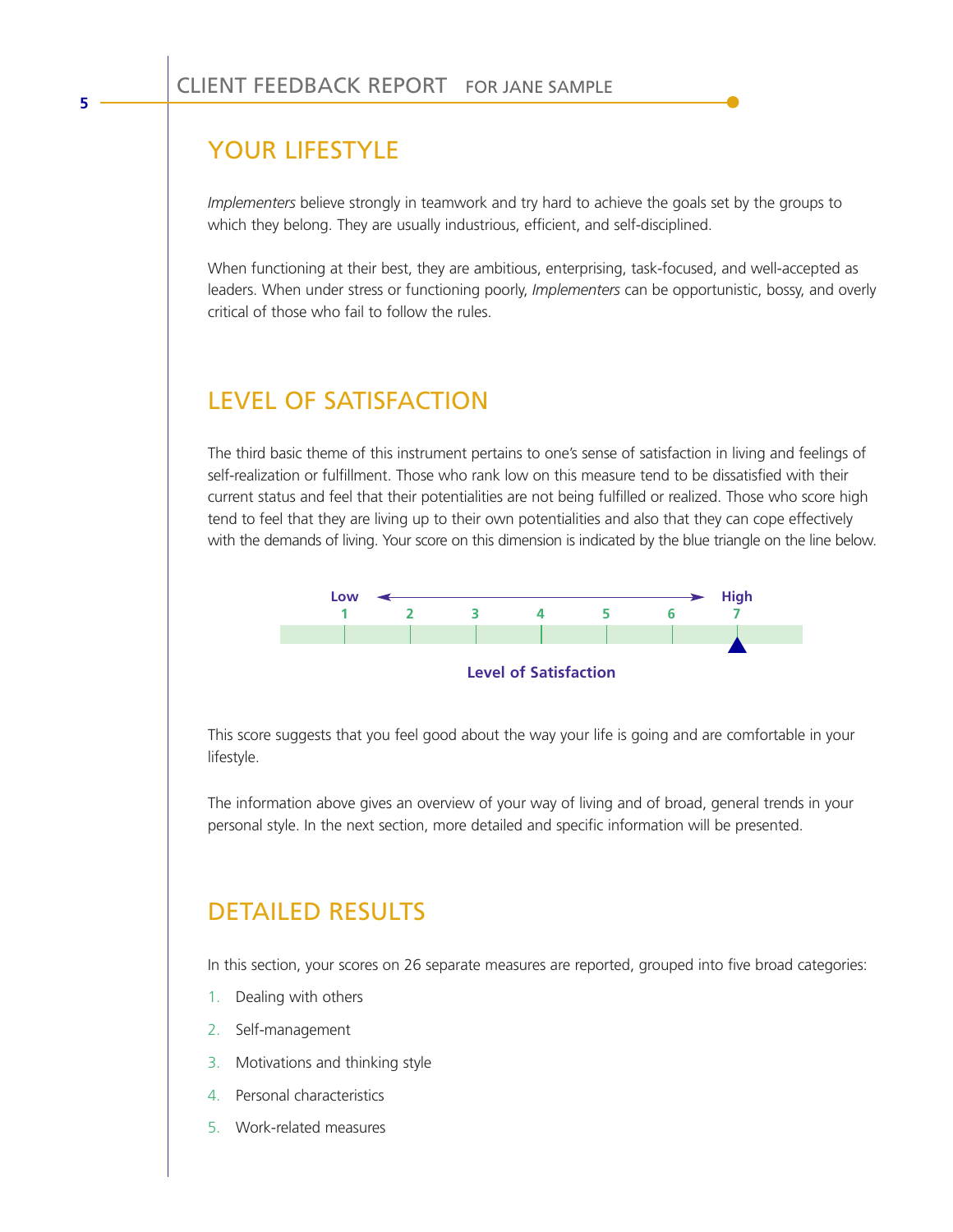Scores are reported in standardized form, based on a norm sample of 6,000 persons (3,000 men, 3,000 women). For each scale, 50 is the norm-based midpoint. The lower the score, the more relevant the comments to the left of the graph will be; the higher the score, the more relevant those to the right of the graph will be.

#### **DEALING WITH OTHERS**



**6**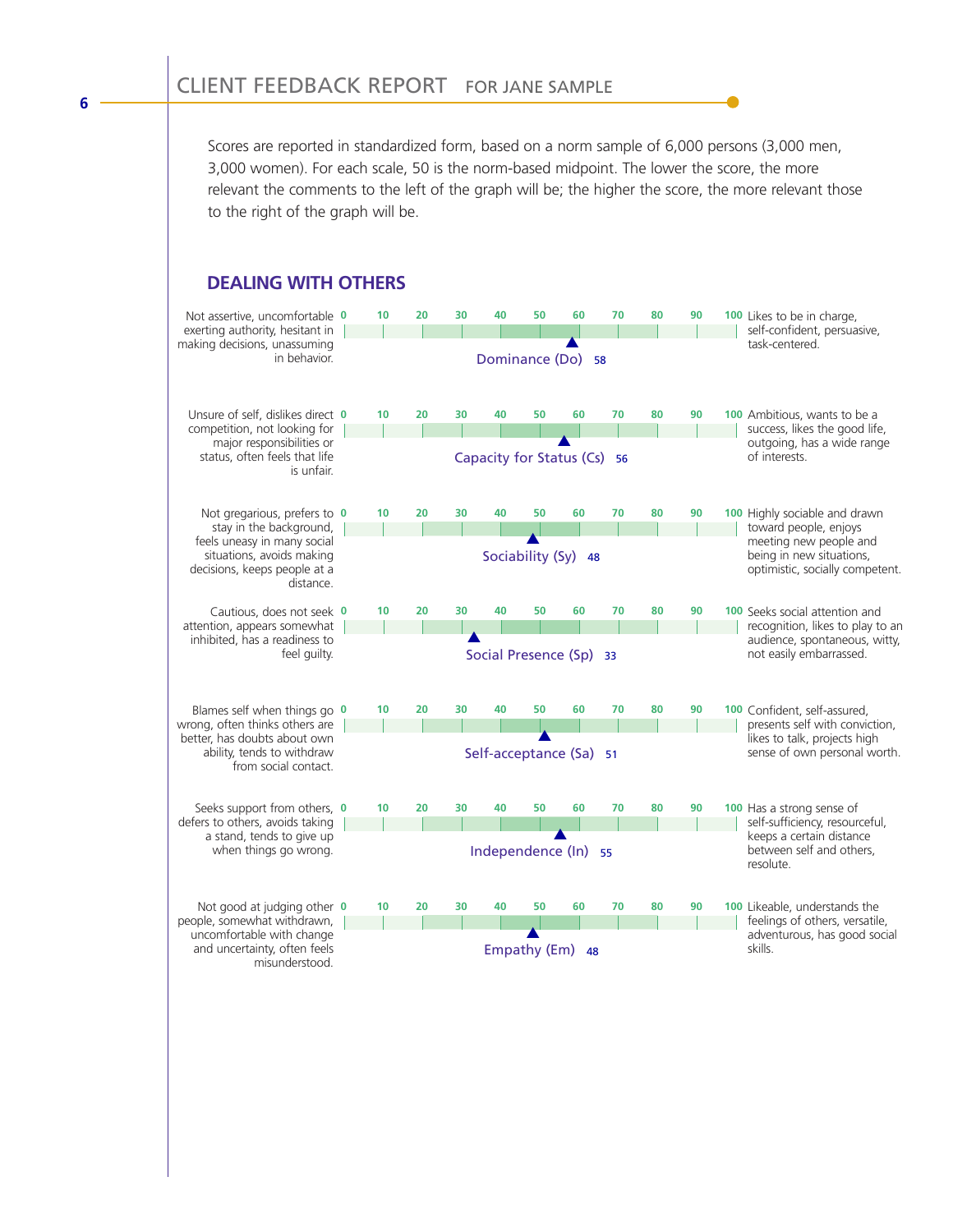#### **SELF-MANAGEMENT**

**7**

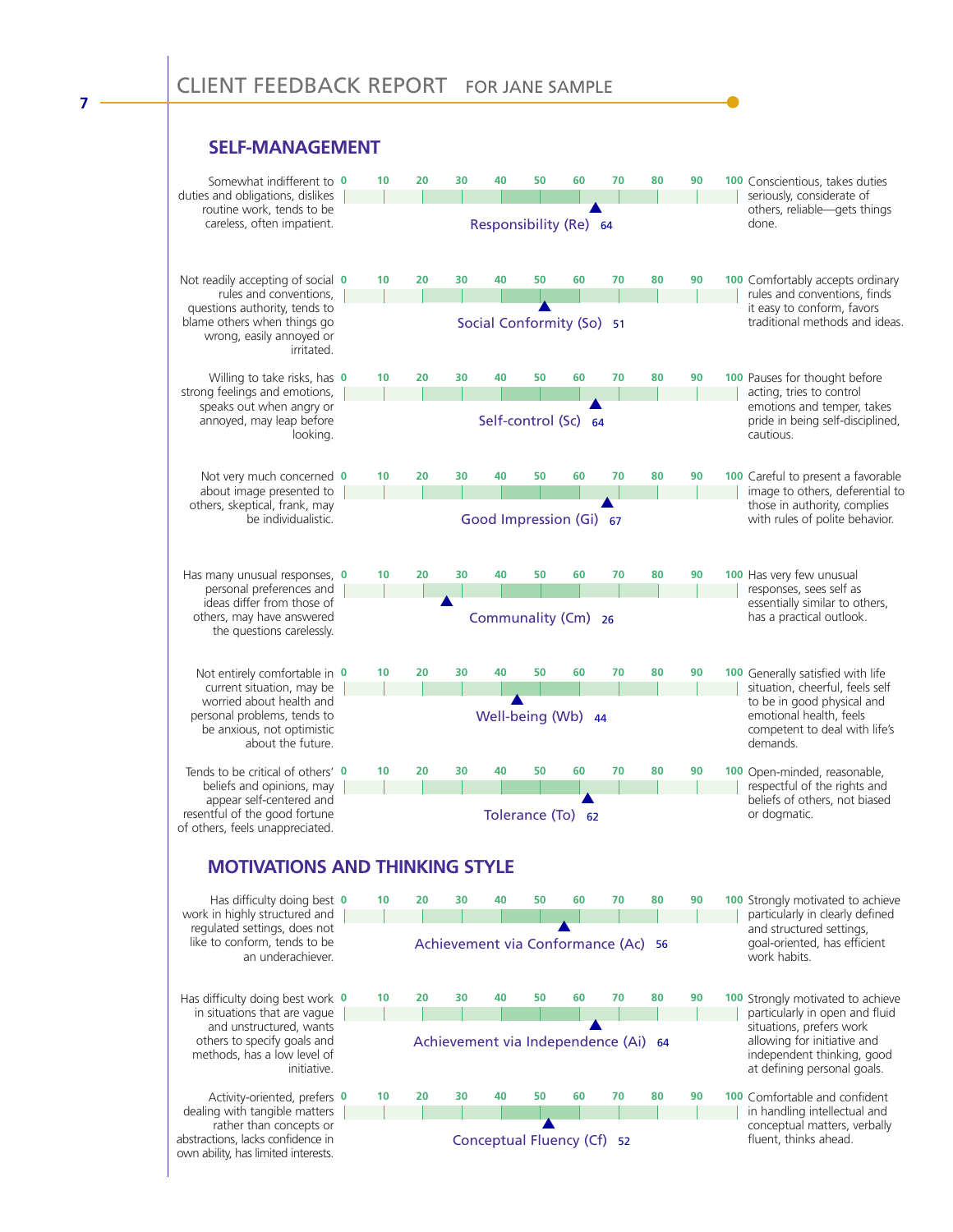#### **PERSONAL CHARACTERISTICS**



**8**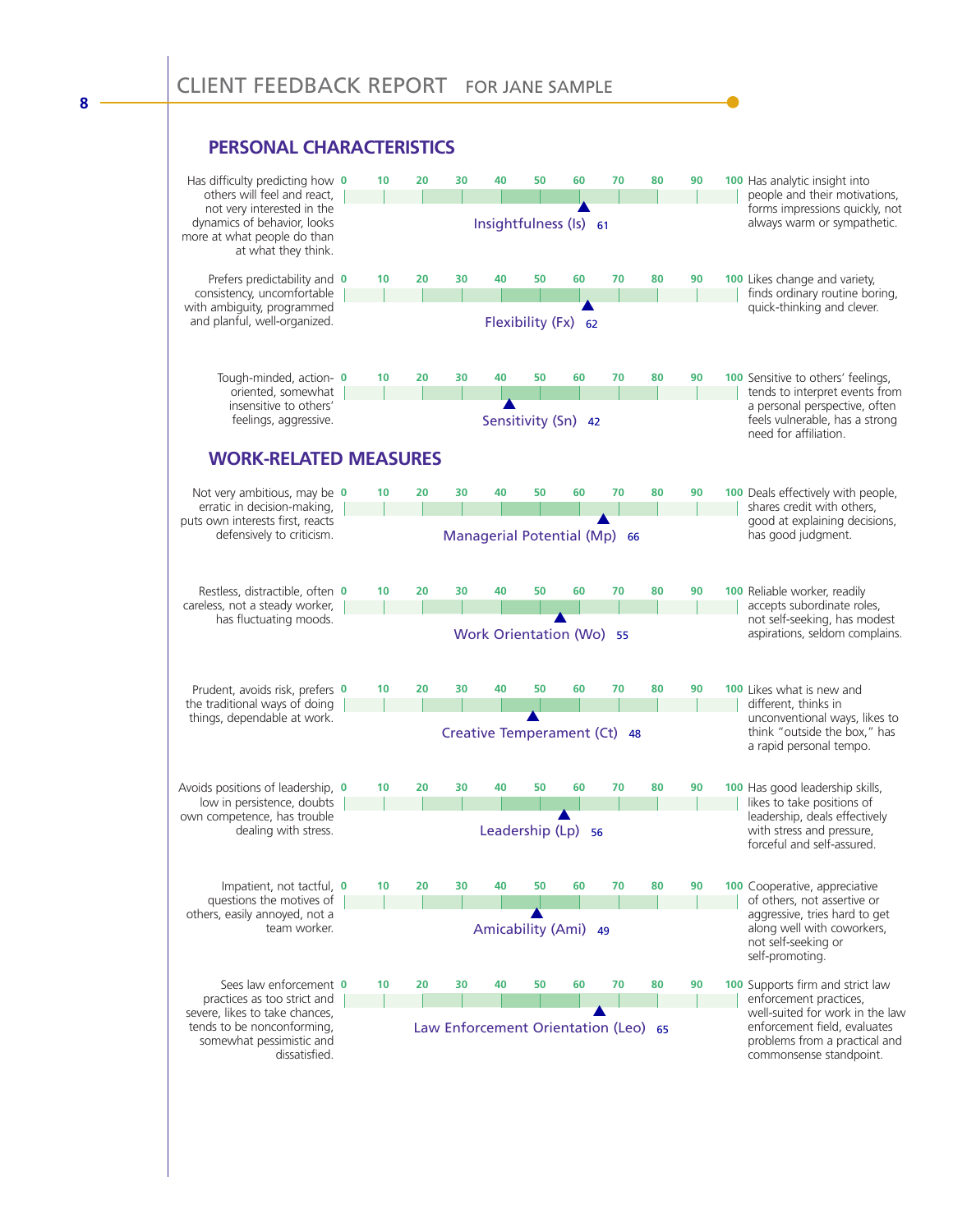# RECOGNIZING YOUR PERSONAL PERSPECTIVE

Psychological measurements are always approximations and estimates, not precise indicators. Because of this margin of uncertainty, you should use your own judgment as you review your results on this instrument. The report suggests what higher and lower scores on each scale signify about your temperament and behavior, but these remarks must be viewed in the context of what you know about yourself. Of course, there would be no reason to take the inventory if nothing new or unanticipated turned up. The goal of this report is to give a balanced, true-to-life picture to help you in gaining a better understanding of yourself. If anything in the report seems strange or incorrect, you should discuss these matters with the person who arranged for you to take the CPI 260 instrument.